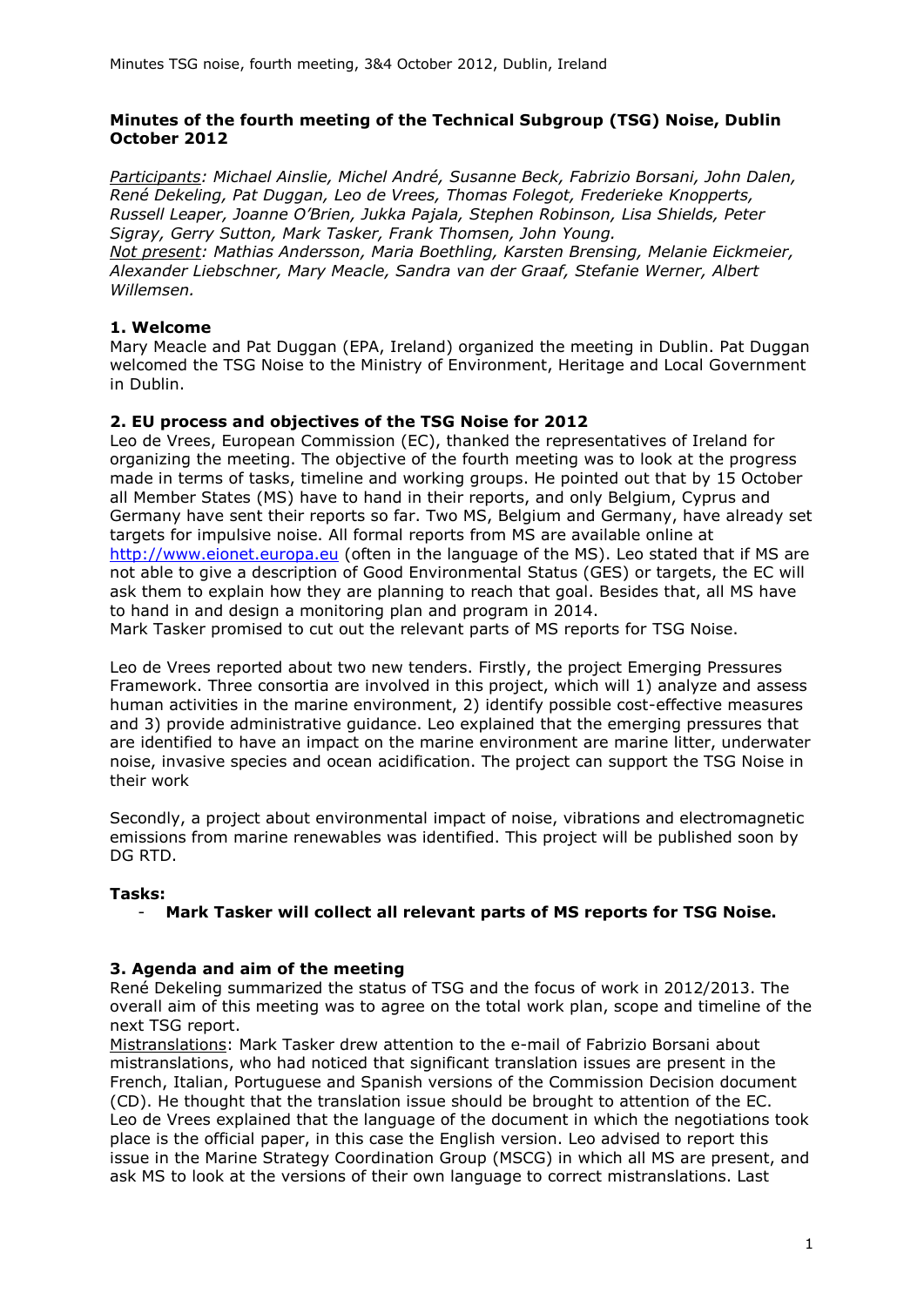meeting, TSG Noise proposed a workshop to address noise monitoring and to involve also South European MS. Two MS, namely Spain and Slovenia, presented themselves as candidates to organize the workshop. In this workshop, the translation issues can also be raised.

## **Tasks:**

- **TSG Noise has to hand in a progress report as input for the MSCG end of October. Some particular issues for the progress report are 1) a 'trend' only is not sufficient to describe GES 2) mistranslations in the CD and other documents, 3) offer to host a workshop.** 

### **4. Monitoring guidance for impulsive noise (M1)**

Joanne O'Brien from the Galway Mayo Institute of Technology (GMIT) presented the GMIT Noise Project. Mark remarked that the project also relates to ambient noise and that the objectives of the GMIT project are beyond the requirements of the EC. Joanne responded that the project has very clear objectives.

Gerry Sutton of the Coastal Marine Research Centre (CMRC) presented the CMRC Noise Project. Lisa Shields (Ministry of Environment, Heritage and Local Government, IE) added that all data and reports of these projects will be publicly accessible and available online.

Subsequently, Thomas Folegot presented noise data for the CMRC project.

### **M1a. Guidance on threshold setting and source characterisation**

Michael Ainslie presented a way forward to set thresholds, based on the document about guidance on threshold setting and source characterisation written by René Dekeling and Michael Ainslie. The presentation focussed on bringing consensus on the methodology for obtaining source level thresholds and proxies for source levels.

In the discussion the following points were noted:

- Mark Tasker felt that we should hold on to a certain level of pragmatism; and keep in mind that it is possible that few MS develop a register. If the target is too ambitious, we risk getting no input from the MS. We should aim to make it easy for MS to produce data.
- Stephen Robinson made clear that sensitivity of numbers for thresholds should be put on firm basis. René Dekeling responded that they tried to select logical numbers. It was suggested that paragraph 10.6 has not enough scientific basis at what range behavioural response is significant. René pointed out that research done by Southall *et al*. was used to come to these values. Stephen indicated that these values may be too conservative, as they are based on the size of the grid cells.
- Mark Tasker asked which sources should be included in the register, and Russell Leaper pointed out that everything, also sonar and explosions should be included. Other TSG members thought that this would likely be asking too much and would not get support in al MS.
- The proposal for setting thresholds related these to the range from a source  $(R_{ps})$  defining a zone within which noise levels would be likely to cause animals to leave that zone. R<sub>ps</sub> should be chosen to represent the distance of a displacement that would be considered a concern e.g. if displacing an animal by less than 100m is deemed acceptable but 100m or more is thought to be a problem, then  $R_{\text{ps}}$  should be set at 100m. A range of 300m for  $R_{\text{ps}}$  was considered conservative by TSG Noise for species of primary concern such as harbour porpoise. It was agreed that  $1000m$  for  $R_{ps}$  was more appropriate based on what is known of the feeding ecology of the harbour porpoise.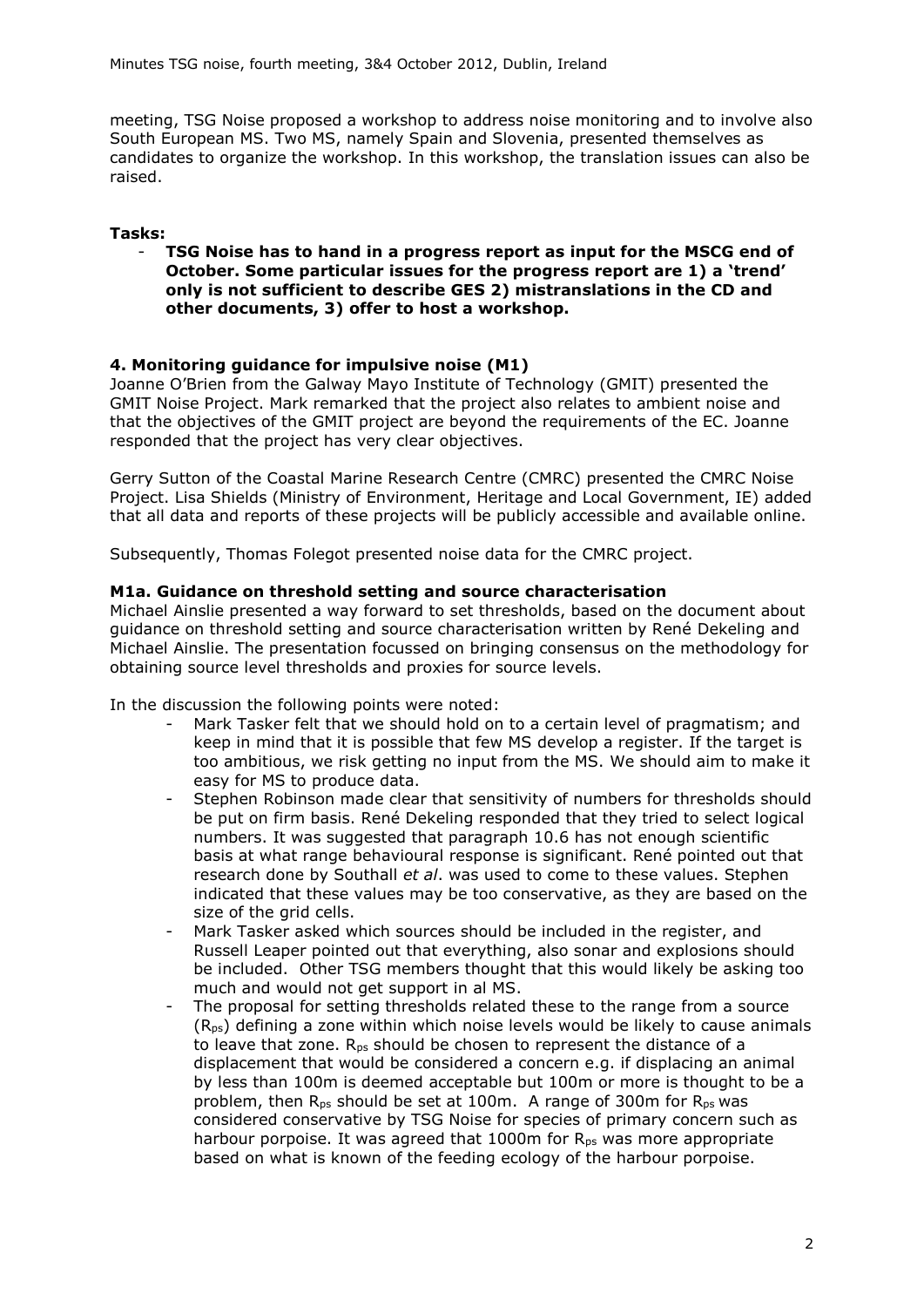Source strength is the correct word used in airgun noise description, confirmed by John Young

All members of TSG Noise agreed on:

- The methodology for the register
- $-$  To use 1000 $m$  as  $R_{\text{ns}}$
- Principles of the use of proxies

### **Tasks:**

- **René Dekeling and Michael Ainslie will put in scientific basis (papers) for the numbers in the M1a document.**
- **Frank Thomsen will provide scientific basis for 1000m Rps by sending a paper of Kastelein** *et al.* **to TSG Noise.**

### **M1b. Way forward for the noise register**

Mark Tasker proposed that the way forward for the noise register should be based on the registers developed by three MS (IE, NL, UK). The guidance for this register should as far as possible ensure common standards for all MS. Of the three MS who handed in a register, only Ireland has tested and commented on the UK version of the register. He stated that the current version of the noise register should be an example for the final version for the register.

Leo de Vrees advised to use the proposed workshop. In the proposed workshop the TGS Noise (progress) report will be used as input. Leo also pointed out that the register will not be relevant for each MS as some MS already made their monitoring programme. John Dalen will ask if Norway can also participate in the noise register.

### **Tasks:**

- **The chairs will prepare the advice for the workshop. The advice of the TSG Noise will be used in preparing the workshop.**
- **Mark Tasker will make a proposal for the register, based on received input from MS so far.**
- **John Dalen will ask if Norway can participate in the register.**

### **M1c&d. Baseline and guidance for interpretation**

The document made by Sandra van der Graaf and René Dekeling was discussed. Leo de Vrees pointed out that MS have difficulties in defining the assessment area. Habitat suitability could be incorporated to assess how relevant the loss of a certain area is. Habitat loss can be expressed in percentage, as this is biologically most relevant. Mapping is interesting for combining noise register and porpoise distribution and TSG Noise agreed that this would be valuable information.

### TSG Noise agreed on:

- Looking at percentage habitat loss and distribution of species
- Density data should be coupled to acoustic data
- PCoD and other projects will help to get percentage and targets in the future
- The main objective of M1c&d document is to provide additional information to monitoring guidance

## **Tasks:**

**- All members of TSG Noise have to send their comments on the M1c&d document to Sandra in November.** 

# **5. Monitoring guidance for ambient noise (M2)**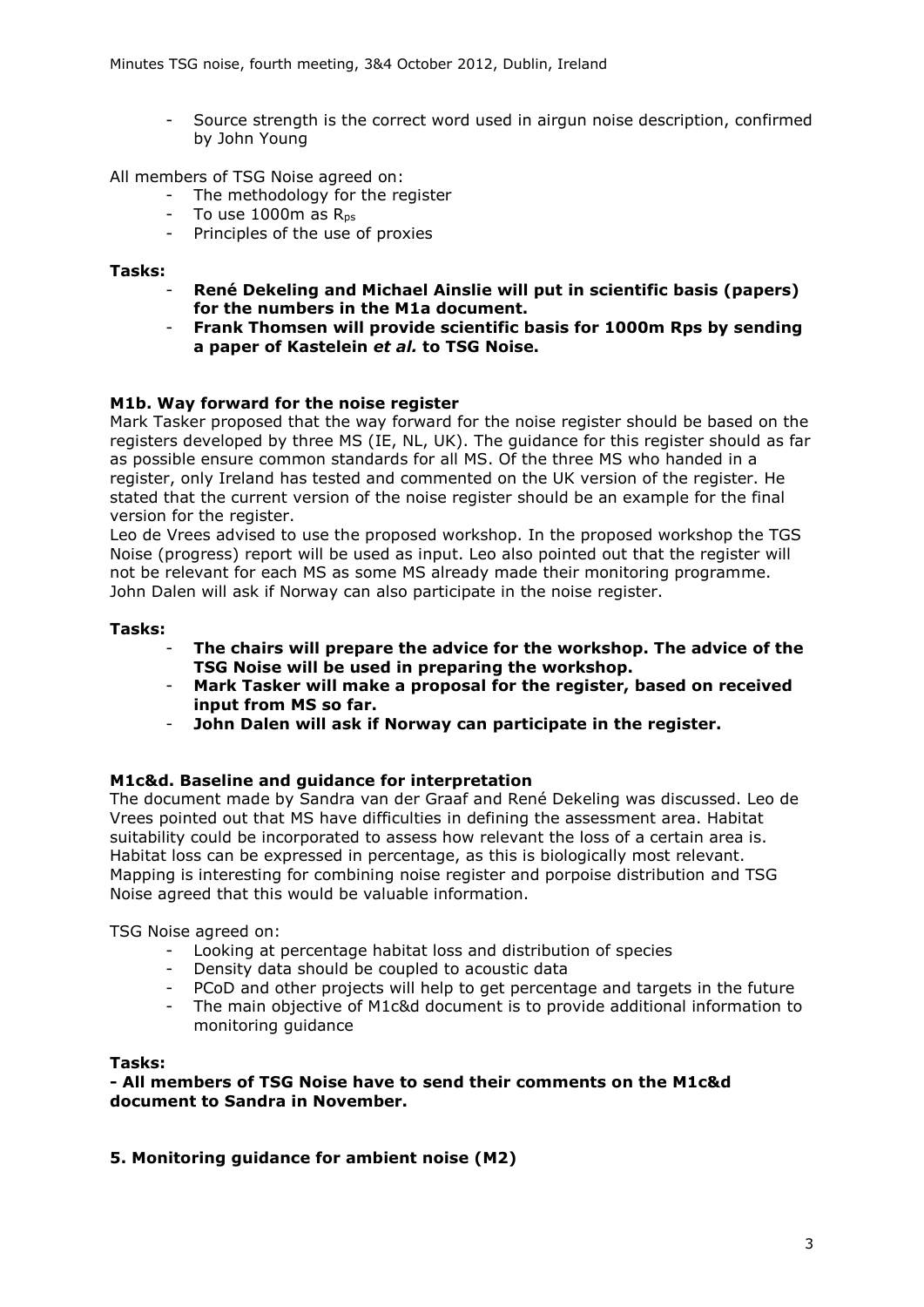René Dekeling expressed his concerns relating to the overarching ambition for ambient noise and the joint understanding of the term 'trend'.

There is still a question on whether only a 'trend' should be measured, or if noise mapping is the desired output. In the discussion, a division was made between aspects that are obligatory to measure for MS and aspects that are advised to be measured by TSG Noise:

- Indicator 11.2.1: MS should monitor trends
- Trends indicate whether sound pressure rising or falling or has no overall trend
- TSG guidance will describe how MS implement 11.2.1

## **Advice**

- TSG Noise agreed that a trend only is not sufficient to describe GES
- To describe GES actual levels, based on wider overview of the area, created by combination of modelling/ mapping will be needed
- Best approach to describe actual levels will be described in TSG report, will provide option for MS to make this further step
- Separate chapter will describe cost-effective way to monitor actual levels (indicator 11.2.2)

### The BIAS project

Peter Sigray presented the aims and goals of the BIAS project and pointed out that the data will be publicly available. He explained that HELCOM is not part of this project, as they decided to not be involved in BIAS. René Dekeling commented that there is much overlap in the BIAS project and TSG Noise. The BIAS project can be seen as a pilot experiment. Peter will write a document on what kind of information the BIAS project needs from TSG Noise and what BIAS can mean for TSG Noise.

### **Tasks:**

### - **Peter Sigray will write a document about needs and returns from BIAS to TSG Noise.**

### **M2a. Specifications for performance**

Stephen Robinson presented the results of a project to investigate the system performance of measuring devices currently on the market, and concluded that some of these perform inadequately. Michel André asked how TSG Noise can deal with different measuring devices and kits, as they can produce different results. TSG Noise decided to address this issue as 1) to put Stephen's main message strongly in the progress report, 2) address this issue through regional sea convention (Leo de Vrees), and 3) Stephen Robinson will provide a list of parameters that MS need to get from manufacturers.

### **Tasks:**

#### **- Stephen Robinson will make an overview of the main findings and advise on what specifications MS need from manufacturers, and this will be added to the progress report for the MSCG.**

### **M2b. Averaging method**

Michael Ainslie presented three different averaging methods; the arithmetic mean (AM), geometric mean and median. Different opinions were expressed on which method to use, which sounds to include or exclude and what the definition of the word "trend" is. Most discussion was around the advantages and disadvantages of the arithmetic mean versus the advantages and disadvantages of the median.

In the discussion, the following points were noted:

Some members of TSG Noise disagreed on choosing one method for averaging, whereas others stated that it is important to advise MS on one method in order to compare the results from the different regions.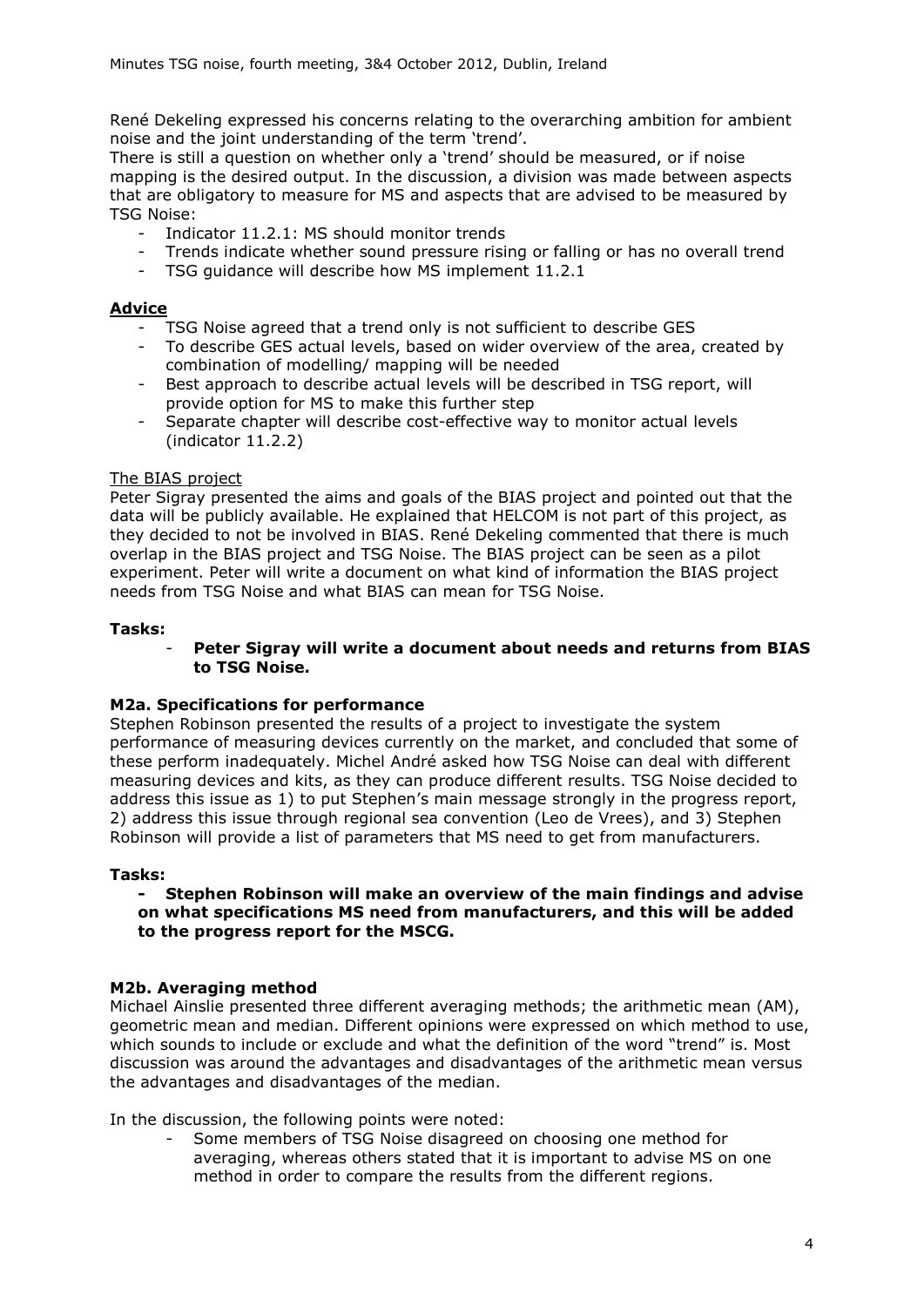- Local, loud events such as passing ships shouldn't be excluded as they are part of ambient noise. Besides that, there is no simple technique to exclude such events from data.
- It was stated that boxplots in combination with the median can be a tool to look at variation and spread of the data.
- TSG Noise discussed the necessity to remove some transients in measuring and modelling ambient noise.

TSG Noise agreed on the following statements:

- The agreed definition of "trend" in relation to Indicator 11.2 is that of the TSG report of February 2012, (i.e.: 'trend' refers to year-to-year (or longer) changes in ambient noise levels).
- A suitable definition of Ambient Noise for indicator 11.2 should include all sources of sound other than self noise.
- The agreed definition of Ambient Noise of TSG Noise for the purpose of Indicator 2 is ´All sound except self noise´.The agreed averaging method for annually averaged noise level is "arithmetic mean",yet establishing the statistical significance of a trend requires the distribution in the form of percentiles.
- TSG Noise concluded that the use of the arithmetic mean would include some sounds not relevant to departures from GES; at the same time, TSG Noise concluded that the use of the median might exclude some sounds relevant to departures from GES.

Given these different advantages and disadvantages of different methods, in the time available during the meeting it was not possible to come to agreement whether it is desirable to choose an averaging method that is insensitive to snapshot duration.

### **Tasks:**

### **- Michel André, together with Michael Ainslie, will make a document and the working group, as also other TSG Noise members, will comment on this.**

### **M2c. Presentation of noise maps**

Michael Ainslie showed noise maps of the Dutch Continental Shelf of the North Sea, based on the third octave band (125 Hz).

Subsequently, Thomas Folegot presented noise maps of English Channel.

# **M2c. Number, location and distribution of measuring and indicator locations, including the use of sound mapping and modelling**

Monitoring stations:

Frank Thomsen explained that the scope of the monitoring and the essential points to be considered is based on the minutes of last meeting and pointed out that some urgent questions are still unanswered. He explained that one of the major questions is the number of monitoring stations per region. The number of 5 monitoring stations, as mentioned in the document is an absolute minimum to get any statistically relevant results and should be reconsidered based on regions and statistics (model validation, power). Some members of TSG Noise thought that every MS should make an inventory of existing monitoring stations and include them where possible.

Gerry suggested that mobile measuring platforms (wave gliders) should be considered to minimize fixed stations and to get more information on the region, as mobile platforms are more flexible and can provide real-time data. Mark Tasker responded that wave gliders are not ready yet to be used in this monitoring plan, but should be kept in mind for future monitoring plans. Gerry Sutton also pointed out that at the start of monitoring; more stations are needed to validate the model in areas as for instance the Baltic Sea. Mark Tasker and Leo de Vrees pointed out that TSG Noise can advise MS on designing a monitoring plan and map and provide guidance.